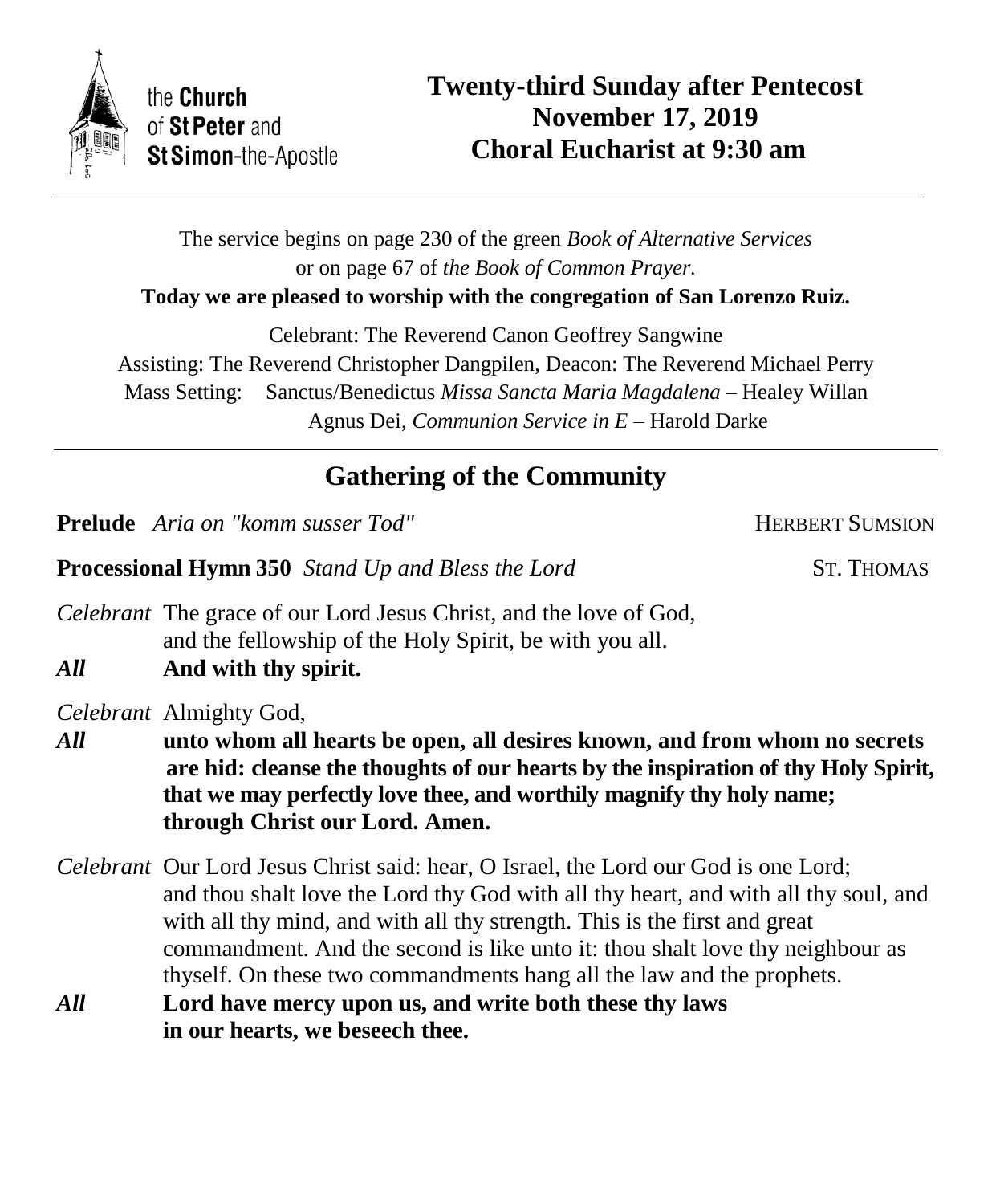**Gloria -** *Common Praise* 679` MERBECKE

*Celebrant* Glory be to God on high,

*All* **and in earth peace, good will towards all. praise thee, we bless thee, we worship thee, we glorify thee, we give thanks to thee for thy great glory, O Lord God, heavenly king, God the Father almighty. O Lord, the only-begotten Son, Jesus Christ; O Lord God, Lamb of God, Son of the Father, that takest away the sin of the world, have mercy upon us. Thou that takest away the sin of the world, receive our prayer. Thou that sittest at the right hand of God the Father, have mercy upon us. For thou only art holy; thou only art the Lord; thou only, O Christ, with the Holy Ghost, art most high in the glory of God the Father. Amen.**

#### **Collect of the Day**

*Celebrant* Almighty God, you sent your Son Jesus Christ to be the light of the world. Free us from all that darkens and ensnares us, and bring us to eternal light and joy; through the power of him who is alive and reigns with you and the Holy Spirit, one God, now and for ever. **Amen.**

## **Proclamation of the Word**

**1 st Lesson** *Isaiah 65:17-25* Read by Darla Reyes

 $Reader$ The  $1<sup>st</sup>$  Lesson is written in the  $65<sup>th</sup>$  chapter of the Book of Isaiah, beginning at the  $17<sup>th</sup>$  verse.

For I am about to create new heavens and a new earth; the former things shall not be remembered or come to mind. But be glad and rejoice for ever in what I am creating; for I am about to create Jerusalem as a joy, and its people as a delight. I will rejoice in Jerusalem, and delight in my people; no more shall the sound of weeping be heard in it, or the cry of distress. No more shall there be in it an infant that lives but a few days, or an old person who does not live out a lifetime; for one who dies at a hundred years will be considered a youth, and one who falls short of a hundred will be considered accursed. They shall build houses and inhabit them; they shall plant vineyards and eat their fruit. They shall not build and another inhabit; they shall not plant and another eat; for like the days of a tree shall the days of my people be, and my chosen shall long enjoy the work of their hands. They shall not labour in vain, or bear children for calamity; for they shall be offspring blessed by the Lord—and their descendants as well. Before they call I will answer, while they are yet speaking I will hear. The wolf and the lamb shall feed together, the lion shall eat straw like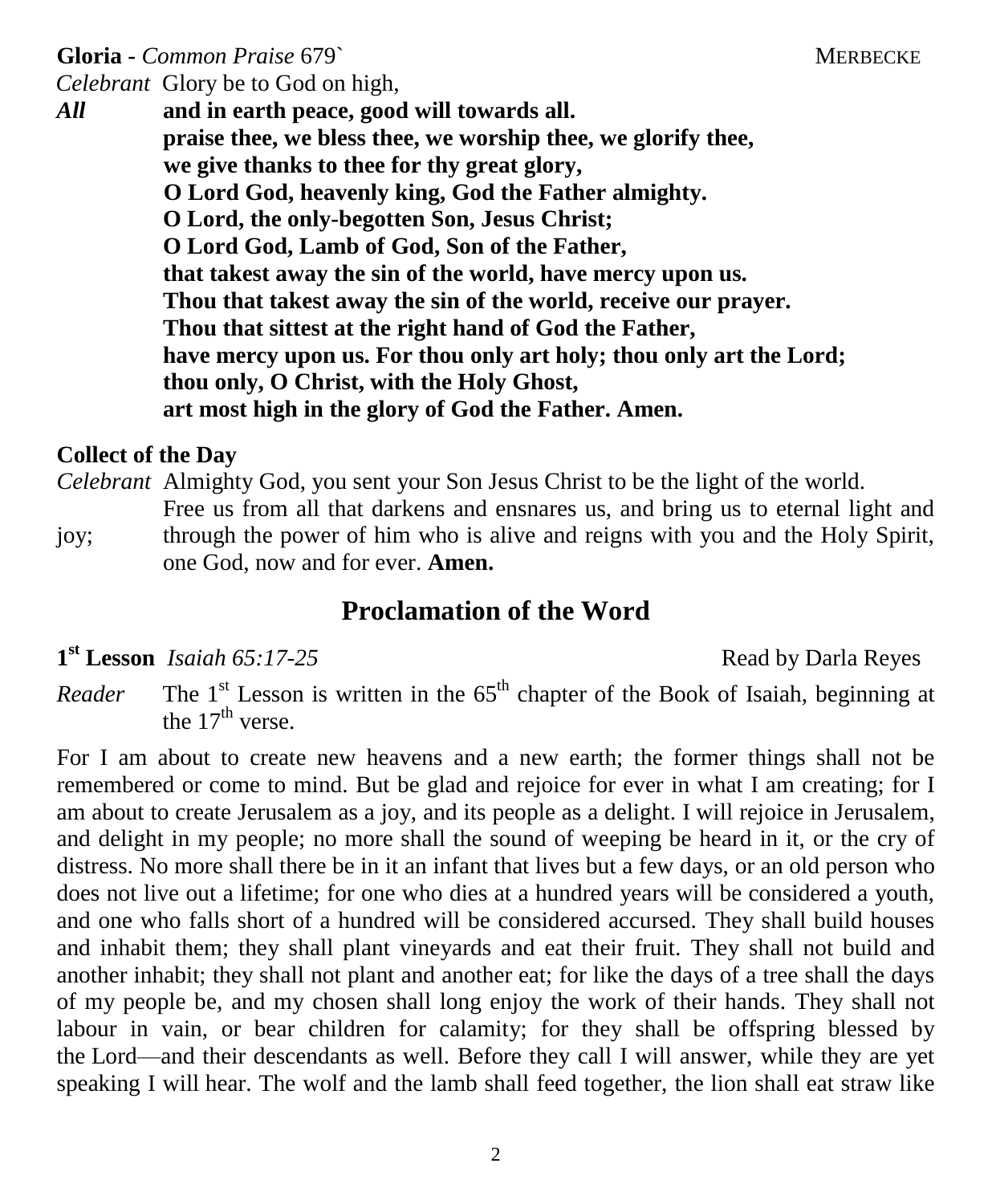the ox; but the serpent—its food shall be dust! They shall not hurt or destroy on all my holy mountain, says the Lord.

*Reader* The word of the Lord.

## *All* **Thanks be to God.**

**Canticle:** Isaiah 12



O LORD, I will praise thee: though thou wast | angry | with me,

thine anger is turned a- $|way, \cdot$  and thou  $|$  comfort-edst  $|$  me.

<sup>2</sup> Behold, God is  $\vert$  my sal- $\vert$ vation;

I will | trust, and | not be a|fraid:

For the LORD JEHOVAH is my | strength and my | song;

he also | is be-|come my sa-|lvation.

<sup>3</sup> Therefore with joy shall ye draw water out of the | wells of sal-|vation.

<sup>4</sup> And in that day shall ye say, Praise the  $|$  LORD,  $\cdot$  call up on his  $|$  name,

Declare his doings a|mong the |people,

make mention | that his | name is ex-|alted.

<sup>5</sup> Sing unto the LORD; for he hath done | excellent | things: this is  $|$  known in  $|$  all the  $|$  earth.

*2nd* **<sup>6</sup>** Cry out and shout, thou in|habitant of | Zion: for great is the Holy One of  $\vert$  Israel  $\cdot$  in the  $\vert$  midst of  $\vert$  thee.

**2 nd Lesson 2** *Thessalonians 3:6-13* Read by Mary Martin

*Reader* The  $2<sup>nd</sup>$  Lesson is written in the  $3<sup>rd</sup>$  chapter of the Second Letter of Paul to the Thessalonians, beginning at the  $6<sup>th</sup>$  verse.

Now we command you, beloved, in the name of our Lord Jesus Christ, to keep away from believers who are living in idleness and not according to the tradition that they received from us. For you yourselves know how you ought to imitate us; we were not idle when we were with you, and we did not eat anyone's bread without paying for it; but with toil and labour we worked night and day, so that we might not burden any of you. This was not because we do not have that right, but in order to give you an example to imitate. For even when we were with you, we gave you this command: Anyone unwilling to work should not eat. For we hear that some of you are living in idleness, mere busybodies, not doing any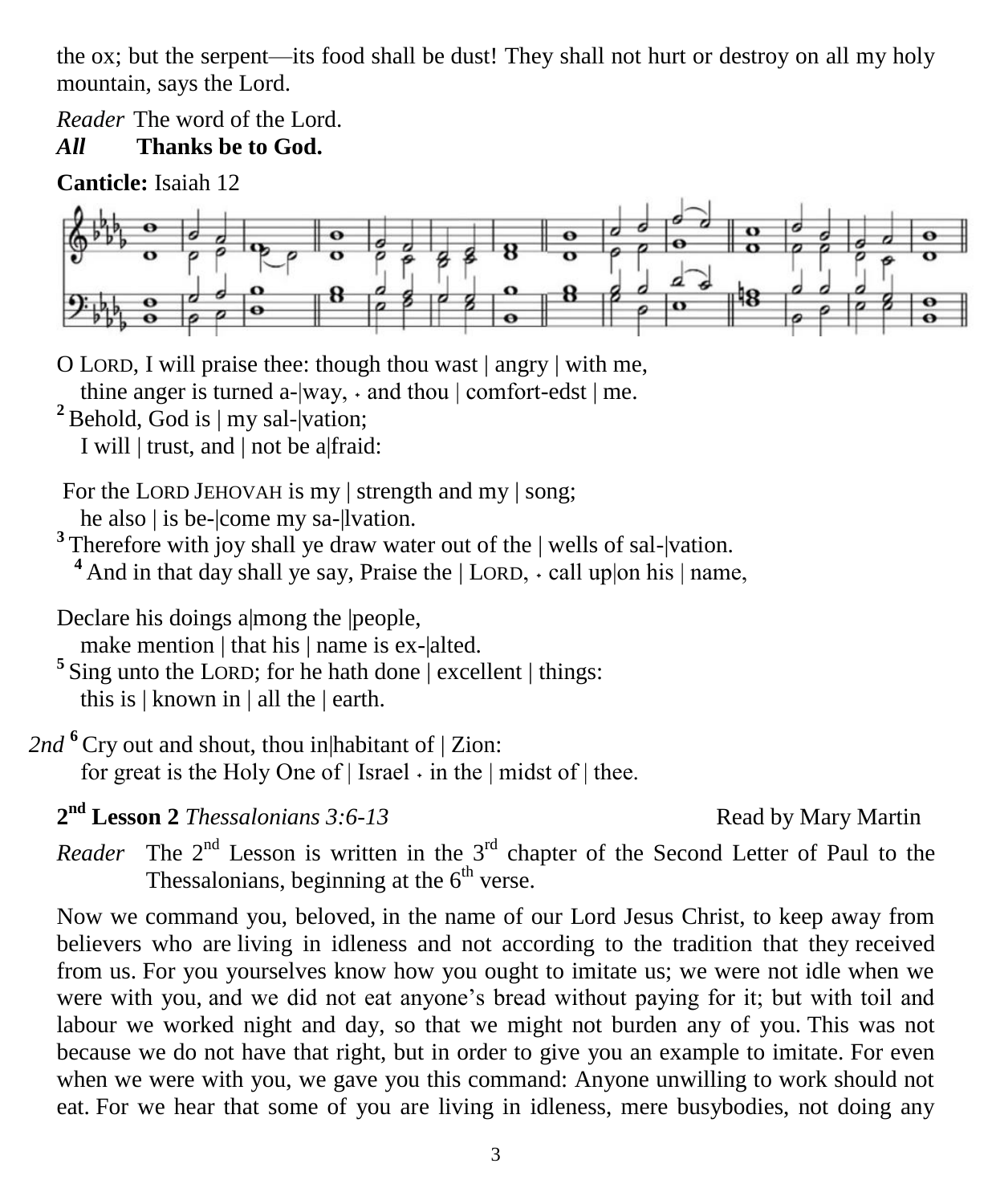work. Now such persons we command and exhort in the Lord Jesus Christ to do their work quietly and to earn their own living. Brothers and sisters, do not be weary in doing what is right.

*Reader* The Word of the Lord.

*All* **Thanks be to God.**

**Gradual Hymn 513** *Guide My Feet* **CUIDE MY FEET** 

**The Holy Gospel** *Luke 21:5-19* The Reverend Christopher Dangpilen

*Gospeller* The Lord be with you.

*All* **And with thy spirit.**

*Gospeller* The Holy Gospel is written in the 21<sup>st</sup> chapter of the Gospel according to St. Luke, beginning at the  $5<sup>th</sup>$  verse.

## *All* **Glory be to thee, O Lord.**

When some were speaking about the temple, how it was adorned with beautiful stones and gifts dedicated to God, he said, 'As for these things that you see, the days will come when not one stone will be left upon another; all will be thrown down.' They asked him, 'Teacher, when will this be, and what will be the sign that this is about to take place?' And he said, 'Beware that you are not led astray; for many will come in my name and say, "I am he!" and, "The time is near!" Do not go after them. 'When you hear of wars and insurrections, do not be terrified; for these things must take place first, but the end will not follow immediately.' Then he said to them, 'Nation will rise against nation, and kingdom against kingdom; there will be great earthquakes, and in various places famines and plagues; and there will be dreadful portents and great signs from heaven. 'But before all this occurs, they will arrest you and persecute you; they will hand you over to synagogues and prisons, and you will be brought before kings and governors because of my name. This will give you an opportunity to testify. So make up your minds not to prepare your defence in advance; for I will give you words and a wisdom that none of your opponents will be able to withstand or contradict. You will be betrayed even by parents and brothers, by relatives and friends; and they will put some of you to death. You will be hated by all because of my name. But not a hair of your head will perish. By your endurance you will gain your souls.

*Gospeller* The Gospel of Christ.

## *All* **Praise be to thee, O Christ.**

**Homily** The Reverend Michael Perry

**Nicene Creed –** Pages 234/71 *Celebrant* I believe in one God,

**the Father almighty, maker of heaven and earth, and of all things visible and invisible; and in one Lord Jesus Christ, the only-begotten Son of God, begotten of the Father before all worlds, God, of God; Light, of Light; very God, of very God; begotten, not made; being of one substance with the Father; through whom all things were made:**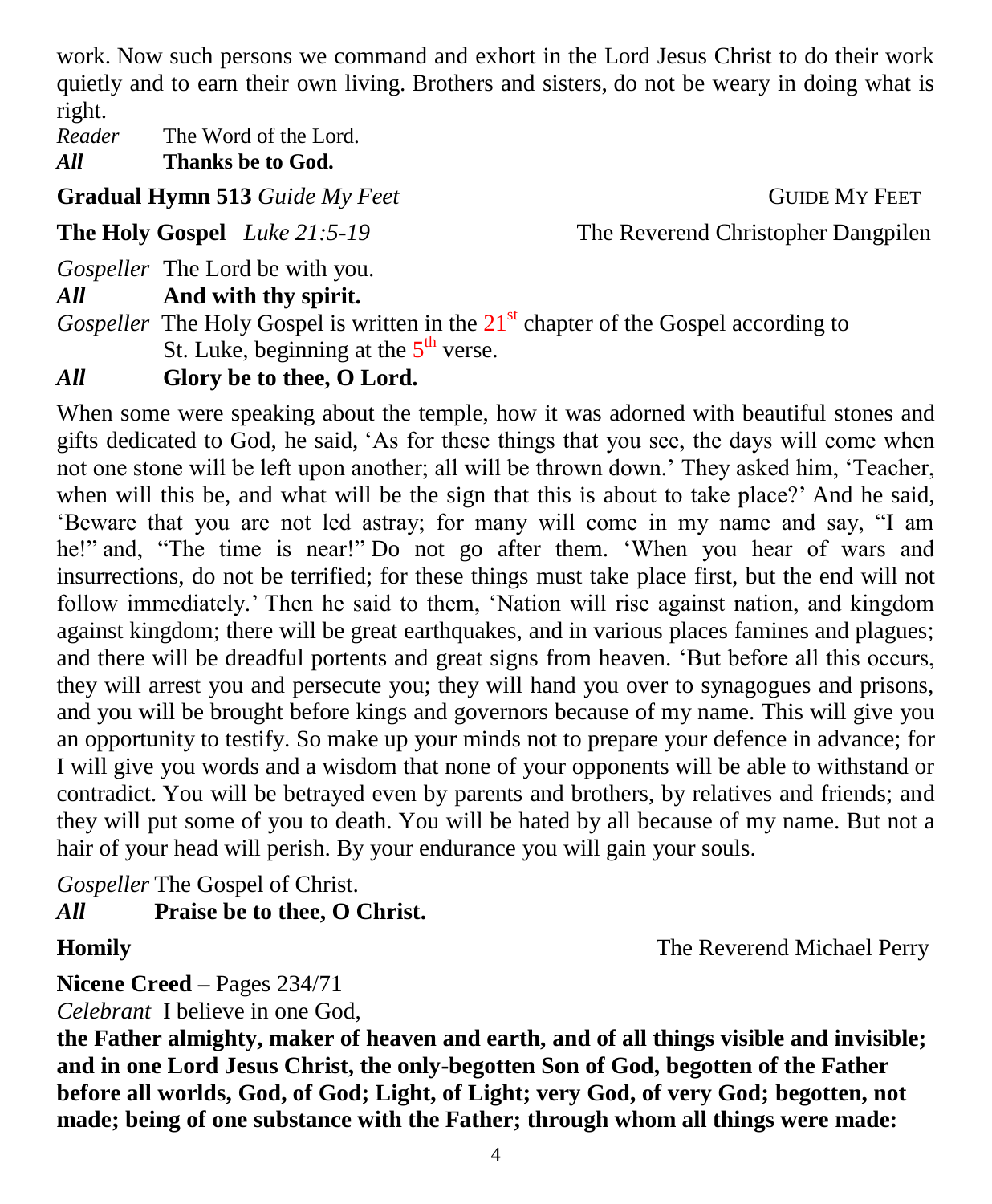**who for us and for our salvation came down from heaven, and was incarnate by the Holy Ghost of the Virgin Mary, and was made man, and was crucified also for us under Pontius Pilate. He suffered and was buried, and the third day he rose again, according to the scriptures, and ascended into heaven, and sitteth on the right hand of the Father. And he shall come again with glory to judge both the quick and the dead: whose kingdom shall have no end. And I believe in the Holy Ghost, the Lord, the giver of life, who proceedeth from the Father and the Son, who with the Father and the Son together is worshipped and glorified, who spake by the prophets. And I believe one, holy, catholic, and apostolic Church. I acknowledge one baptism for the remission of sins. And I look for the resurrection of the dead, and the life of the world to come. Amen.**

**Prayers of the People** *Prayers Led by Ian Corlett*

**Confession and Absolution –** Pages 238-240/76-78

*The Celebrant invites the prayer of confession. Please kneel, as able. Silence is kept.*

*Celebrant* Almighty God,

**Father of our Lord Jesus Christ, maker of all things and judge of all people: we acknowledge and confess our manifold sins and wickedness, which we from time to time most grievously have committed, by thought, word and deed, against thy divine majesty. We do earnestly repent, and are heartily sorry for these our misdoings. Have mercy upon us, most merciful Father; for thy Son our Lord Jesus Christ's sake, forgive us all that is past; and grant that we may ever hereafter serve and please thee in newness of life, to the honour and glory of thy name; through Jesus Christ our Lord. Amen.**

*The absolution is pronounced*

*Celebrant* The peace of the Lord be always with you. *All* **And with thy spirit.**

*We invite you to share a sign of peace with those near you – a handshake, slight bow or other form of greeting. Please respect the wishes of those who prefer not to shake hands.*

# **Celebration of the Eucharist**

**Offertory Hymn 349** *All people that on earth do dwell* **OLD 100TH** Vs 1-4 from the hymn book, Verse 5:

> To Father, Son, and Holy Ghost The God whom heaven and earth adore From men and from the angel host Be praise and glory evermore. Amen.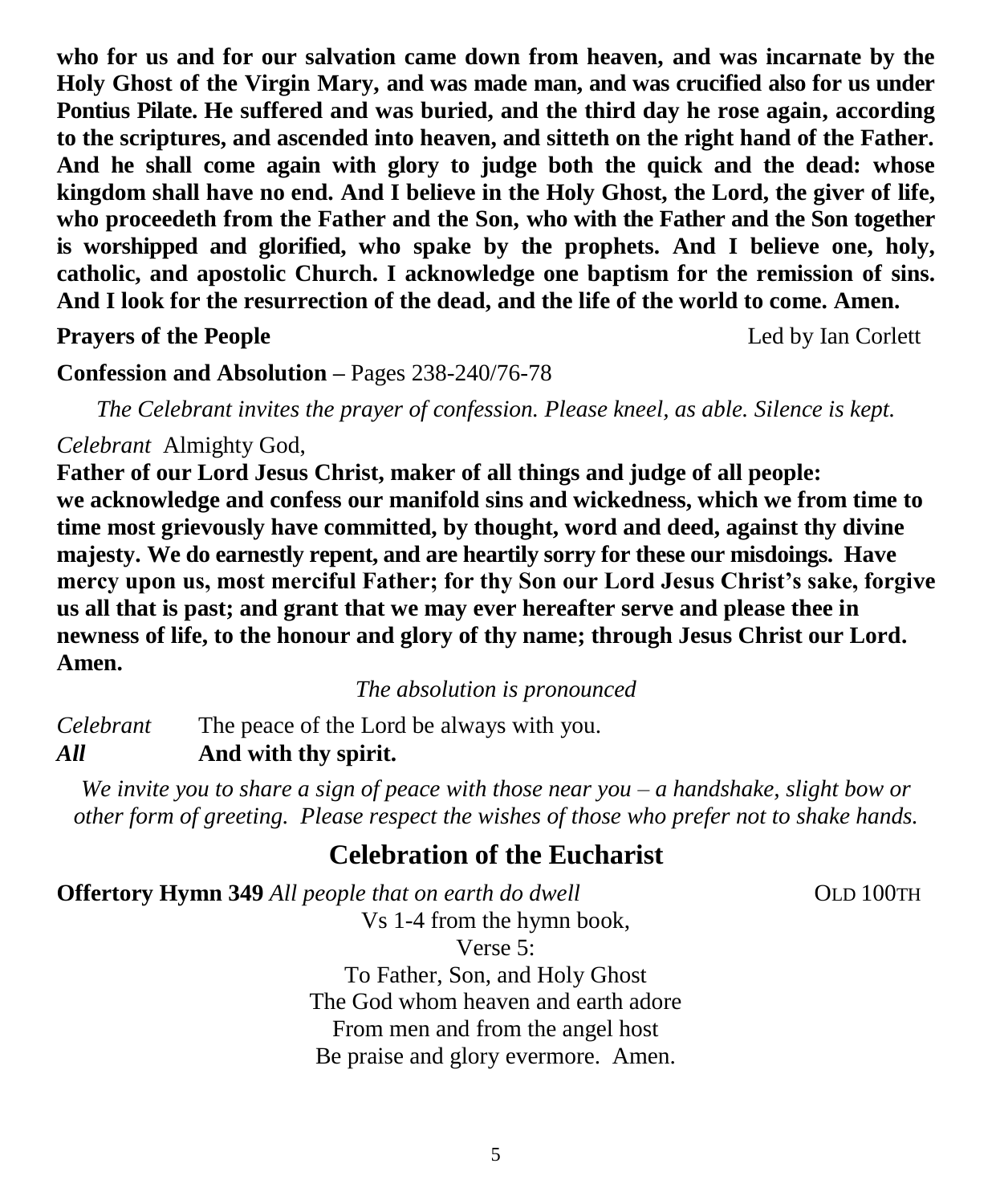#### **Prayer over the Gifts**

*Celebrant* Holy God, in this eucharist we renew our baptismal covenant. Help us, through our offering this day, to renounce all things that draw us from your love. This we ask in the name of Jesus Christ our Lord. **Amen.**

**Great Thanksgiving –** pp. 241-243/78-83

| Celebrant | The Lord be with you.                 |
|-----------|---------------------------------------|
| All       | And with thy spirit.                  |
| Celebrant | Lift up your hearts.                  |
| All       | We lift them up unto the Lord.        |
| Celebrant | Let us give thanks unto our Lord God. |
| All       | It is meet and right so to do.        |

*The Celebrant continues with the proper preface, then all sing:*



Blessing and glory and thanksgiving be unto thee, almighty God, our heavenly Father, who of thy tender mercy didst give thine only Son Jesus Christ to take our nature upon him, and to suffer death upon the cross for our redemption; who made there, by his one oblation of himself once offered, a full, perfect, and sufficient sacrifice, oblation, and satisfaction, for the sins of the whole world; and did institute, and in his holy Gospel command us to continue, a perpetual memorial of that his precious death, until his coming again. Hear us, O merciful Father, we most humbly beseech thee; and grant that we receiving these thy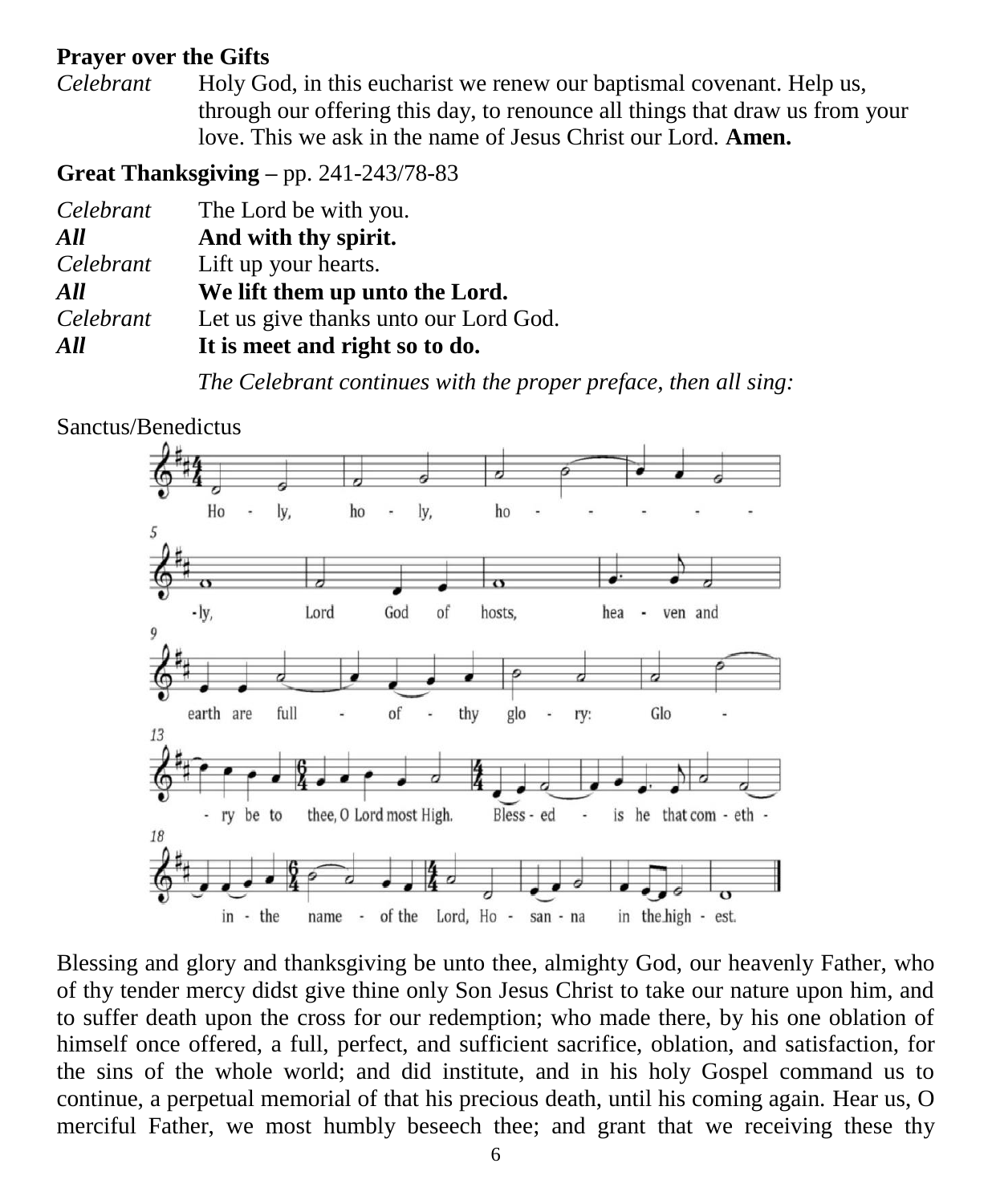creatures of bread and wine, according to thy Son our Saviour Jesus Christ's holy institution, in remembrance of his death and passion, may be partakers of his most blessed body and blood; who, in the same night that he was betrayed, took bread; and, when he had given thanks, he brake it; and gave it to his disciples, saying, "Take, eat; this is my body which is given for you: Do this in remembrance of me." Likewise, after supper he took the cup; and when he had given thanks, he gave it to them, saying, "Drink ye all, of this; for this is my blood of the new covenant, which is shed for you and for many for the remission of sins: Do this, as oft as ye shall drink it, in remembrance of me." Wherefore, O Father, Lord of heaven and earth, we thy humble servants, with all thy holy Church, remembering the precious death of thy beloved Son, his mighty resurrection, and glorious ascension, and looking for his coming again in glory, do make before thee, in this sacrament of the holy bread of eternal life and the cup of everlasting salvation, the memorial which he hath commanded: **We praise thee, we bless thee, we thank thee, and we pray to thee, Lord our God.**  And we entirely desire thy fatherly goodness mercifully to accept this our sacrifice of praise and thanksgiving, most humbly beseeching thee to grant, that by the merits and death of thy Son Jesus Christ, and through faith in his blood, we and all thy whole Church may obtain remission of our sins, and all other benefits of his passion; And we pray that by the power of thy Holy Spirit, all we who are partakers of this holy communion may be fulfilled with thy grace and heavenly benediction; through Jesus Christ our Lord, by whom and with whom, in the unity of the Holy Spirit, all honour and glory be unto thee, O Father Almighty, world without end. **Amen.**

### **Lord's Prayer –** *Said by All*

*All* **Our Father, who art in heaven, hallowed be thy name. thy kingdom come, thy will be done on earth as it is in heaven. Give us this day our daily bread and forgive us our trespasses, as we forgive those who trespass against us. And lead us not into temptation but deliver us from evil. For thine is the kingdom, the power and the glory, for ever and ever. Amen.**

*Celebrant* Christ our Passover is sacrificed for us;

*All* **Therefore, let us keep the feast.**

### **Agnus Dei**

*Choir O Lamb of God, that takest away the sin of the world, have mercy upon us. O Lamb of God, that takest away the sin of the world, have mercy upon us. O Lamb of God, that takest away the sin of the world, grant us thy peace.*